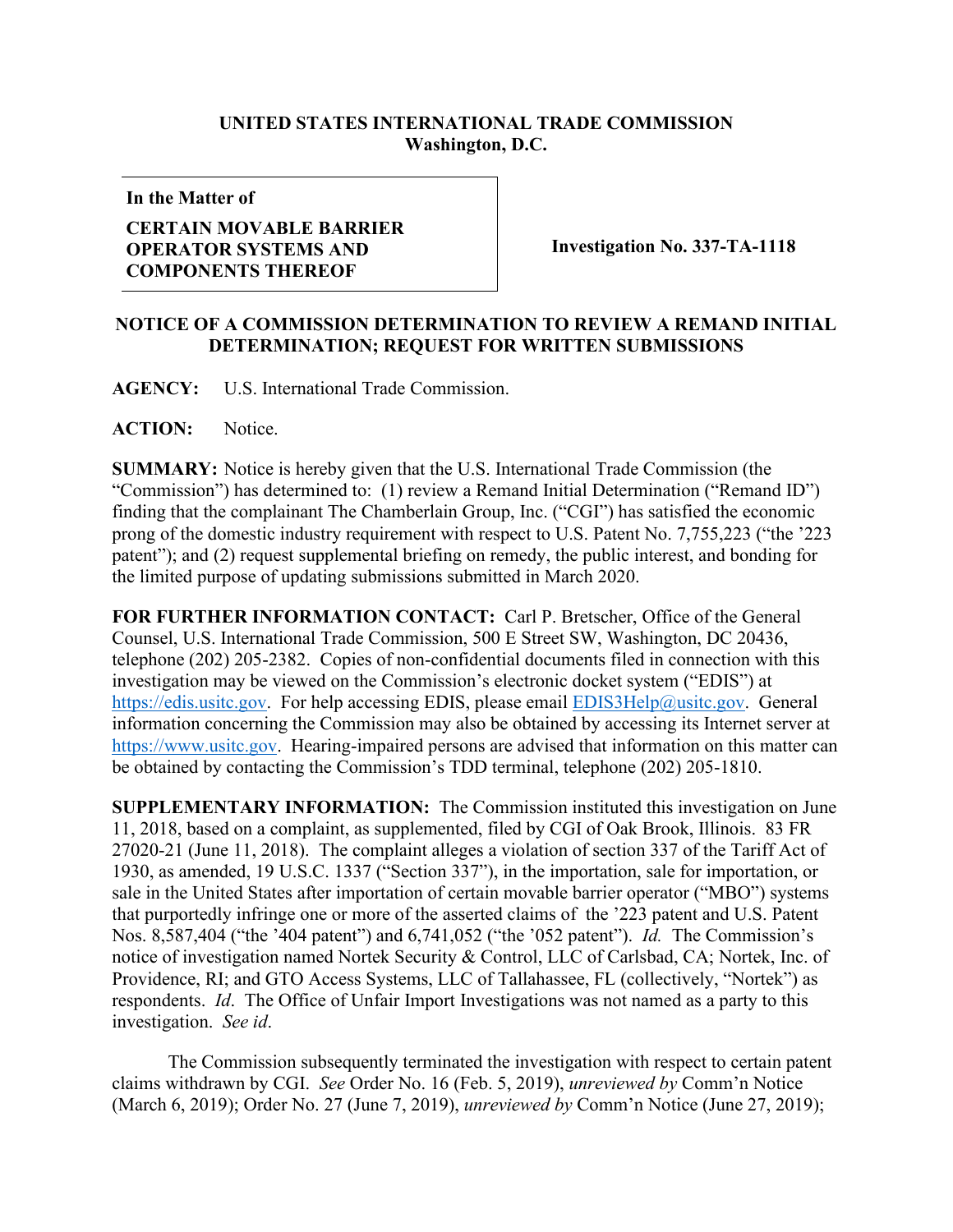Order No. 31 (July 30, 2019), *unreviewed by* Comm'n Notice (Aug. 19, 2019); Order No. 32 (Sept. 27, 2019), *unreviewed by* Comm'n Notice (Oct. 17, 2019).

On June 5, 2019, the presiding administrative law judge ("ALJ") issued a Markman order (Order No. 25) construing the claim terms in dispute.

On December 12, 2018, CGI filed a motion for summary determination that it satisfied the economic prong of the domestic industry requirement. Nortek opposed the motion. On June 6, 2019, the ALJ issued a notice advising the parties that the motion would be granted and a formal written order would be issued later. Order No. 26 (June 6, 2019).

The ALJ held an evidentiary hearing on the issues in dispute on June 10-14, 2019.

On November 25, 2019, ALJ issued Order No. 38, finding no issue of material fact that CGI's investments in labor and capital relating to its domestic industry products were "significant" and that CGI has satisfied the economic prong of the domestic industry requirement pursuant to Section 337(a)(3)(B) (19 U.S.C. 1337(a)(3)(B)). Order No. 38 (Nov. 25, 2019). Order No. 38 also finds that genuine issues of material fact precluded entry of summary determination with respect to CGI's investments in plant and equipment, under Section 337(a)(3)(A) (19 U.S.C. 1337(a)(3)(A)). *Id*.

On the same date, the ALJ issued a final initial determination ("Final ID"), finding no violation of Section 337 because the asserted claims of the '223 and '404 patents, if valid, are not infringed and the asserted claim of the '052 patent is invalid, even if infringed. Initial Determination on Violation of Section 337 and Recommended Determination on Remedy and Bond (Nov. 25, 2019).

On February 19, 2020, the Commission issued a notice of its determination to review Order No. 38 and to partially review the Final ID with respect to certain issues relating to each of the three asserted patents. 85 FR 10723-26 (Feb. 25, 2020). The Commission also directed the parties to brief its questions on violation and requested briefing from the parties, the public, and any interested government entities concerning remedy, the public interest, and bonding. *Id*.

On April 22, 2020, the Commission issued a determination finding no violation with respect to the '404 or '052 patents. Comm'n Notice at 3 (April 22, 2020). The Commission also vacated Order No. 38 and remanded the economic prong issue with respect to the '223 patent. *Id.*; Order Vacating and Remanding Order No. 38 (April 22, 2020) ("Remand Order").

On May 15, 2020, the ALJ issued Order No. 39, seeking additional information from the parties in light of the Commission's Remand Order. Order No. 39 (May 15, 2020). On July 10, 2020, the ALJ issued the subject Remand ID, finding that CGI has made significant investments, both quantitatively and qualitatively, in plant and equipment and labor and capital, pursuant to Section  $337(a)(3)(A)$  and (B) (19 U.S.C. 1337(a)(3)(A)-(B)), respectively. Remand Initial Determination (July 10, 2020). The Remand ID concludes that CGI has satisfied the economic prong of the domestic industry requirement in relation to the '223 patent. *Id.*

On July 20, 2020, Nortek filed a petition for review of the RID. CGI filed its opposition to Nortek's petition for review on July 27, 2020.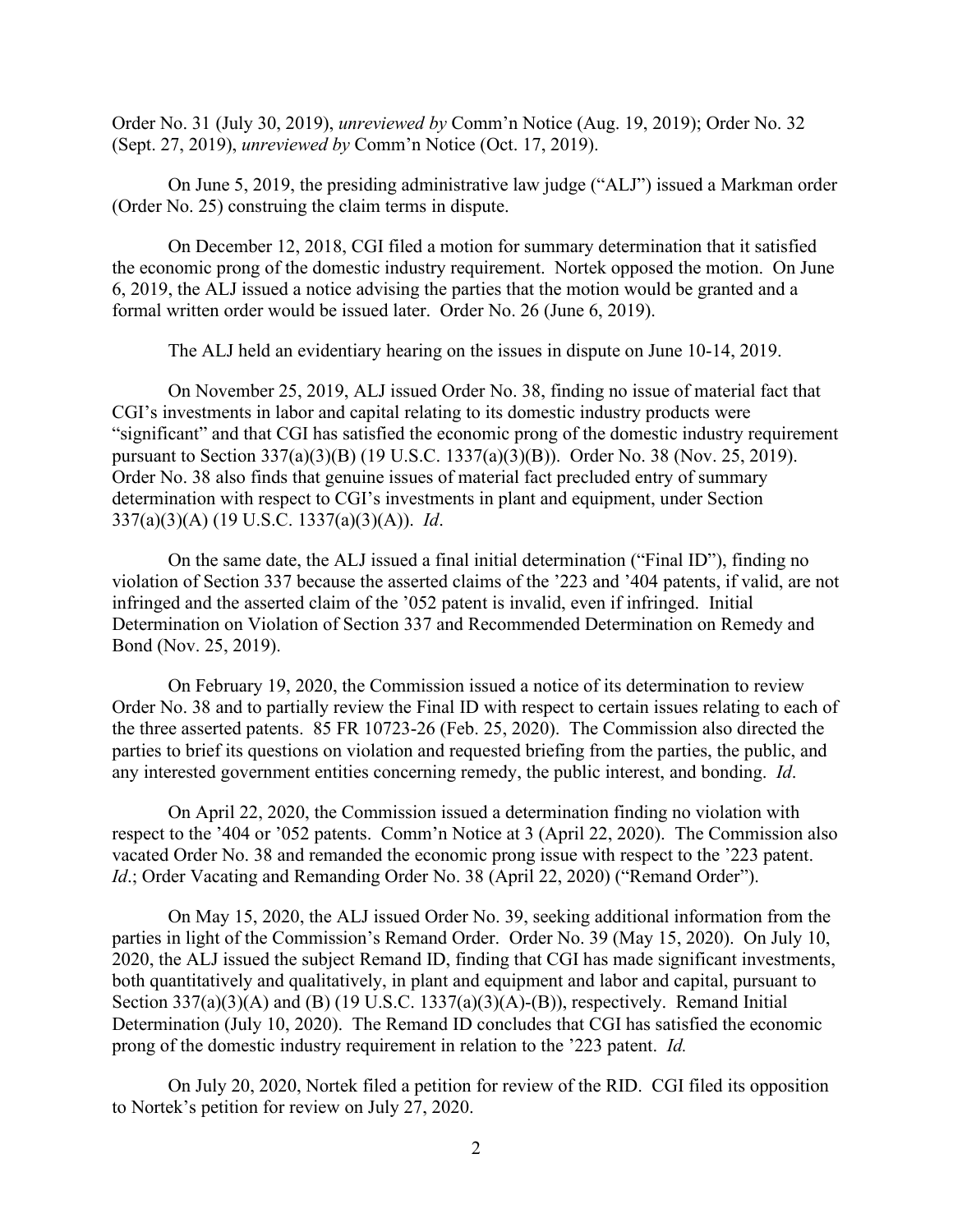Having reviewed the Remand ID, the parties' submissions, and the record in this investigation, the Commission has determined to review the Remand ID and requests the parties to brief the following questions:

- (1) With respect to CGI's garage door opener ("GDO") products that purportedly practice the '223 patent ("'223 DI products"), provide the percentage of CGI's sales of its '223 DI products in the United States compared to its total, worldwide sales of such products. Explain whether this percentage substantially differs from the percentage of CGI's sales of all GDO products in the United States compared to its worldwide sales of all GDO products or the percentage of CGI's sales of all products in the United States compared to its worldwide sales of all products, as provided by CGI. If so, explain whether using the percentage of CGI's sales of '223 DI products in the United States, compared to its total worldwide sales of such products, would materially affect calculation of its relevant domestic industry investments or foreign investments in plant and equipment or labor and capital, and how this may affect the economic prong analysis.
- (2) Explain whether CGI's calculations of its foreign expenditures for plant and equipment or labor and capital relating to its '223 DI products include its foreign manufacturing expenditures. If not, please indicate what information is in the record regarding its foreign manufacturing expenses, and provide, if possible, calculations comparing domestic expenditures to total expenditures (that include the foreign manufacturing expenses). Based on these calculations, discuss how including CGI's foreign manufacturing expenditures affects assessment of the significance of its relevant domestic industry investments in either plant and equipment or labor and capital.
- (3) When were the calculations and analyses that the Commission has requested in questions (1) and (2) performed? Who performed them?
- (4) Did Nortek previously present any calculations or analyses using CGI's worldwide sales?
- (5) Please provide further detail (as available in the record) regarding the activities performed at CGI's Technical Support Center in Tucson. Explain, with reference to relevant Commission precedent, the extent to which the Commission should consider such expenses in its assessment of the economic prong. Also explain whether these activities are the sort that a mere importer would need to carry out in the United States (as opposed to in another country).
- (6) Please discuss the similarities and differences between the allocation methodologies Chamberlain used in this investigation and allocation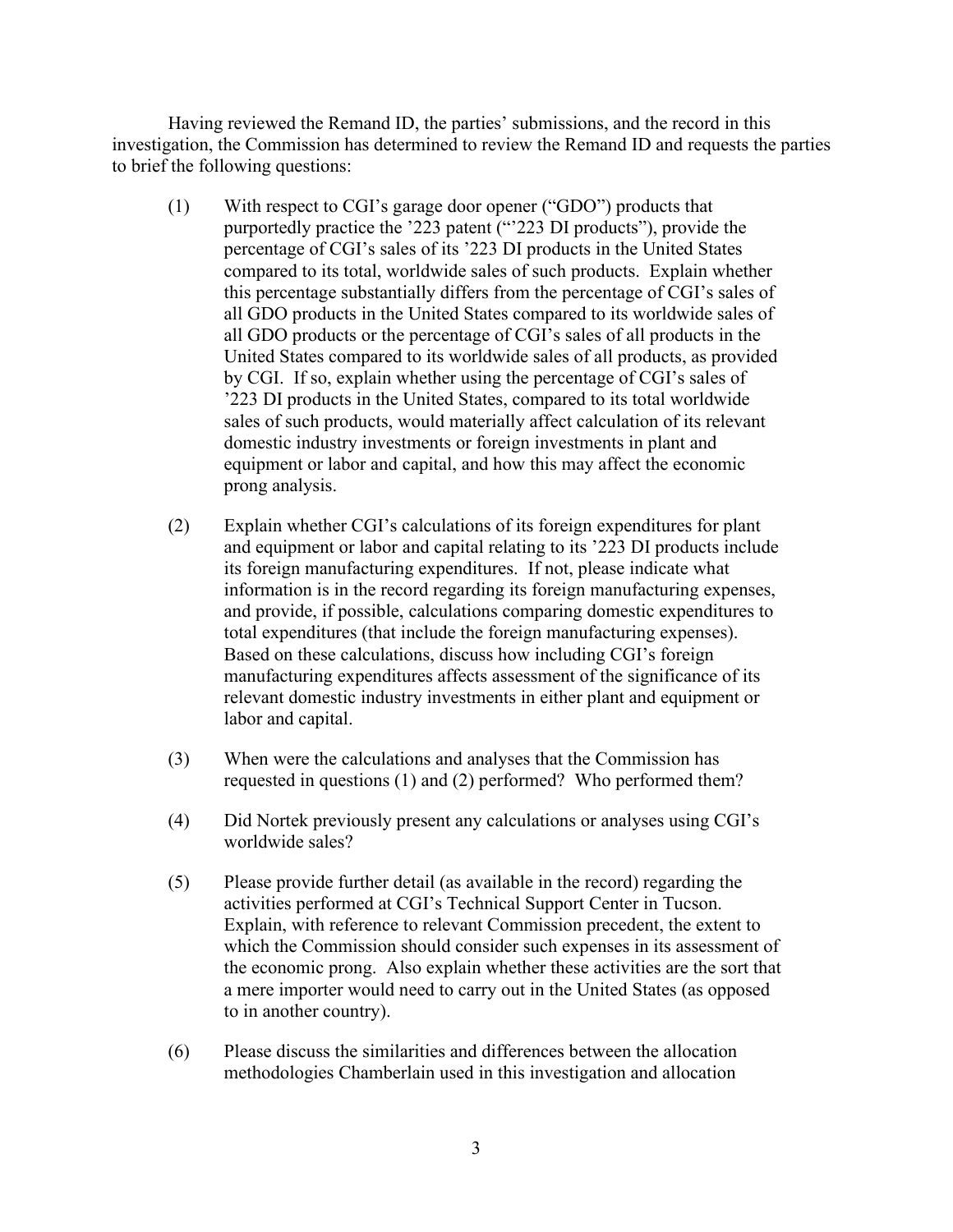methodology used in the 1016 investigation, *Certain Access Control Systems and Components Thereof*, Inv. No. 337-TA-1016.

- (7) In the 1016 investigation, did the presiding ALJ or the Commission require Chamberlain to evaluate its worldwide sales or foreign manufacturing when it was concluded that Chamberlain satisfied the economic prong? *See generally* 1016 Initial Determination at 222-293 (Oct. 23, 2017); Comm'n Notice (Dec. 22, 2017). Apart from the 1057 and 1097 investigations that the parties have already addressed, please briefly identify any Commission precedent requiring a complainant to present its manufacturing investment data.
- (8) Please discuss whether, in an investigation in which the DI products are manufactured outside the United States, it is consistent with the statute, legislative history, and court and Commission precedent not to consider foreign manufacturing expenses in determining the significance of domestic industry investments and expenditures.
- (9) Chamberlain has argued that the '223 DI products overlap with the products analyzed in the 1016 investigation. *See* Chamberlain Submission on Remand at 25 (June 1, 2020). Please discuss the extent of the overlap in the DI products in the 1016 investigation and the present investigation.
- (10) Given that the parties responded to the Commission's request for briefing on remedy, the public interest, and bonding five months ago, the parties should revise their submissions on these subjects for the limited purpose of updating them in light of the last five months. The parties should include a discussion as to whether limiting the scope of the violation (if any) and covered products to the '233 patent and excluding the '404 and '052 patents would impact the determination of remedy (*e.g.*, by affecting the scope of Nortek's domestic inventory), the public interest, bonding, or any other issues on review. The parties, in preparing their supplemental submissions, should follow the instructions provided by the Commission in its earlier notice of partial review of the Final ID. *See* 85 FR at 10724- 26 (Feb. 19, 2020).

The parties are requested to brief only the discrete issues identified above, with reference to the applicable law and evidentiary record. The parties are not to brief any other issues on review, which have already been adequately presented in the parties' previous filings. In addition, parties to the investigation, interested government agencies, and any other interested parties are encouraged to file written submissions on the issues of remedy, the public interest, and bonding. Such initial submissions should include views on the recommended determination by the ALJ on the issues of remedy and bonding.

The parties' written submissions and proposed remedial orders must be filed no later than the close of business on **September 23, 2020**. Reply submissions must be filed no later than the close of business on **September 30, 2020**. Opening submissions are limited to 30 pages. Reply